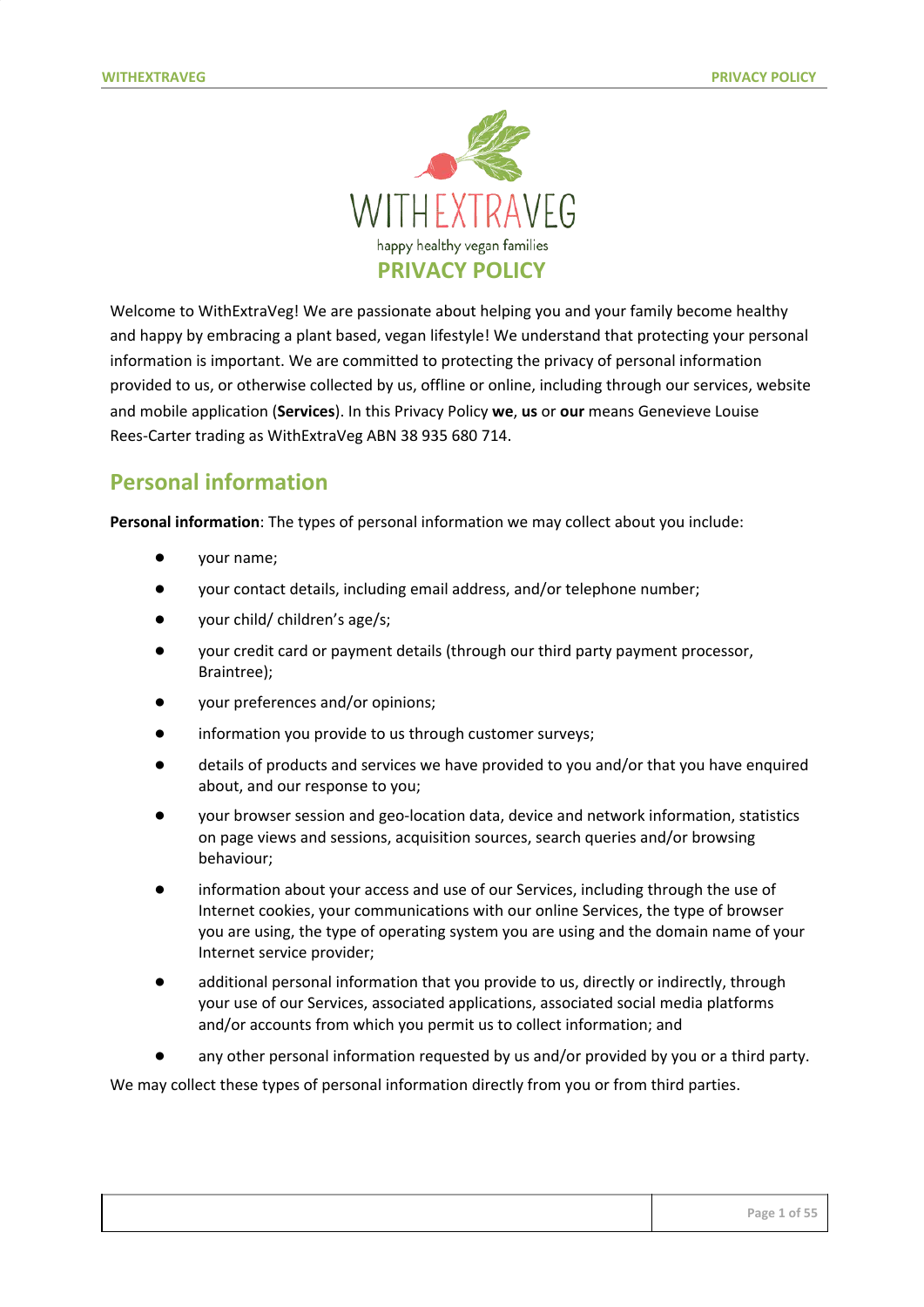## **Collection and use of personal information**

We may collect, hold, use and disclose personal information for the following purposes:

- to enable you to access and use our Services, associated applications and associated social media platforms;
- to contact and communicate with you;
- for internal record keeping, administrative purposes, invoicing and billing purposes;
- for analytics, market research and business development, including to operate and improve our Services, associated applications and associated social media platforms;
- to run promotions and/or offer additional benefits to you;
- for advertising and marketing, including to send you promotional information about our products and services and information that we consider may be of interest to you;
- to comply with our legal obligations and resolve any disputes that we may have; and
- if you have applied for employment with us; to consider your employment application.

### **Disclosure of personal information to third parties**

We may disclose personal information to:

- third party service providers for the purpose of enabling them to provide their services, including (without limitation) IT service providers, data storage, web-hosting and server providers, debt collectors, maintenance or problem-solving providers, marketing or advertising providers, professional advisors and payment systems operators (such as Braintree, ConvertKit and Gumroad);
- our employees, contractors and/or related entities;
- our existing or potential agents or business partners;
- sponsors or promoters of any promotions we run;
- anyone to whom our business or assets (or any part of them) are, or may (in good faith) be, transferred;
- credit reporting agencies, courts, tribunals and regulatory authorities, in the event you fail to pay for goods or services we have provided to you;
- courts, tribunals, regulatory authorities and law enforcement officers, as required by law, in connection with any actual or prospective legal proceedings, or in order to establish, exercise or defend our legal rights;
- third parties, including agents or sub-contractors, who assist us in providing information, products, services or direct marketing to you. This may include parties located, or that store data, outside of Australia; and
- third parties to collect and process data, such as Google Analytics. This may include parties that store data outside of Australia.

By providing us with personal information, you consent to the disclosure of your information outside of Australia and acknowledge that we are not required to ensure that overseas recipients handle that personal information in compliance with Australian Privacy law. You acknowledge that some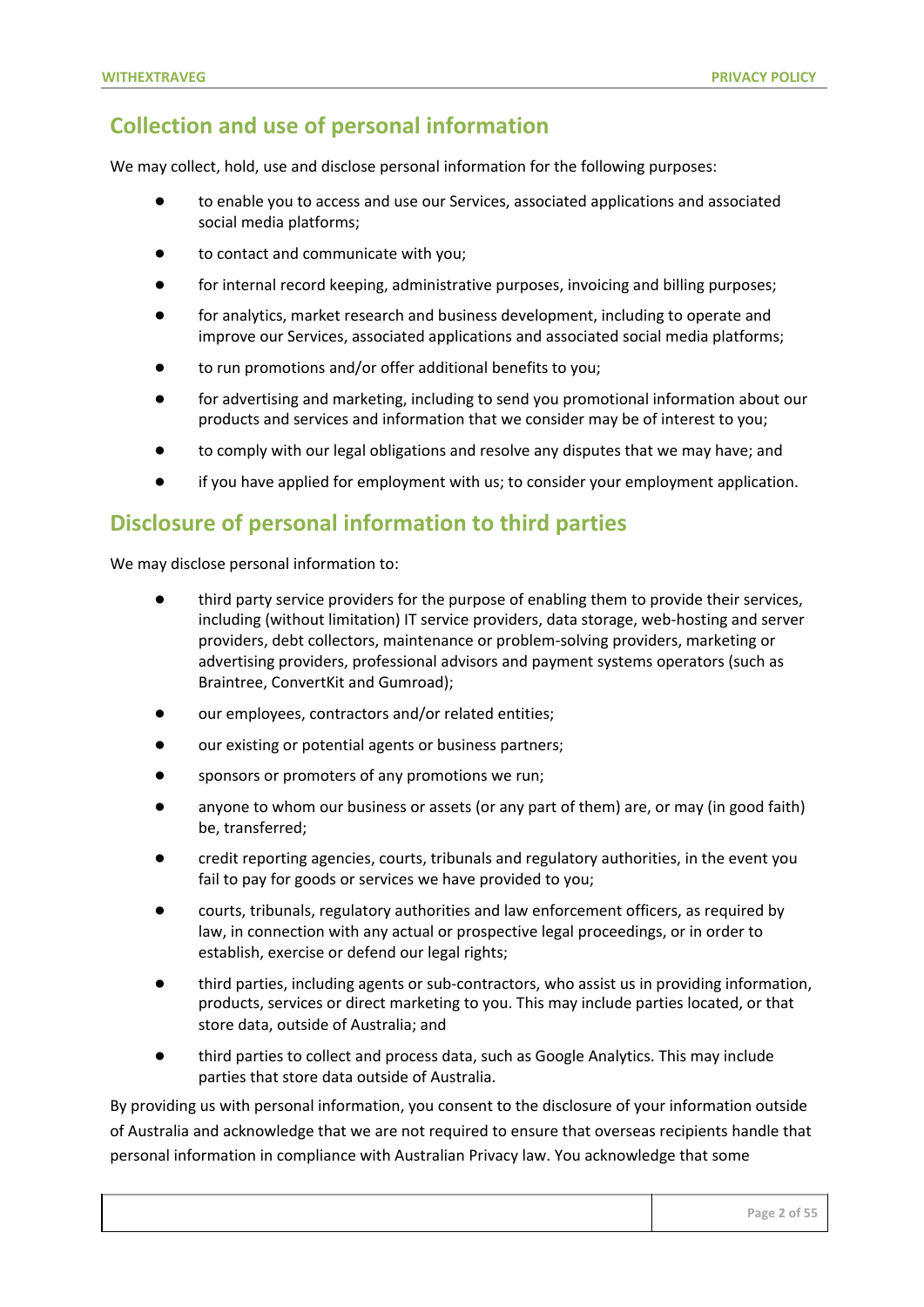overseas third parties may not be regulated by the Privacy Act and the Australian Privacy Principles in the Privacy Act and if any third party engages in any act or practice that contravenes the Australian Privacy Principles, it would not be accountable under the Privacy Act and you will not be able to seek redress under the Privacy Act.

# **How we treat personal information that is also sensitive information**

Sensitive information is a sub-set of personal information that is given a higher level of protection under the Australian Privacy Principles. **Sensitive information** means information relating to your racial or ethnic origin, political opinions, religion, trade union or other professional associations or memberships, philosophical beliefs, sexual orientation, sexual practices or sex life, criminal records, health information or biometric information.

We currently do not collect sensitive information from you and we will not collect sensitive information about you without first obtaining your consent.

Provided you consent, your sensitive information may only be used and disclosed for purposes relating to the primary purpose for which the sensitive information was collected

Sensitive information may also be used or disclosed if required or authorised by law.

### **Your rights and controlling your personal information**

**Your choice**: Please read this Privacy Policy carefully. If you provide personal information to us, you understand we will collect, hold, use and disclose your personal information in accordance with this Privacy Policy. You do not have to provide personal information to us, however, if you do not, it may affect your use of our Services.

**Information from third parties**: If we receive personal information about you from a third party, we will protect it as set out in this Privacy Policy. If you are a third party providing personal information about somebody else, you represent and warrant that you have such person's consent to provide the personal information to us.

**Restrict and unsubscribe:** To object to processing for direct marketing/unsubscribe from our email database or opt-out of communications (including marketing communications), please contact us using the details below or opt-out using the opt-out facilities provided in the communication.

**Correction:** If you believe that any information we hold about you is inaccurate, out of date, incomplete, irrelevant or misleading, please contact us using the details below. We will take reasonable steps to promptly correct any information found to be inaccurate, incomplete, misleading or out of date.

**Complaints**: If you wish to make a complaint, please contact us using the details below and provide us with full details of the complaint. We will promptly investigate your complaint and respond to you, in writing, setting out the outcome of our investigation and the steps we will take in response to your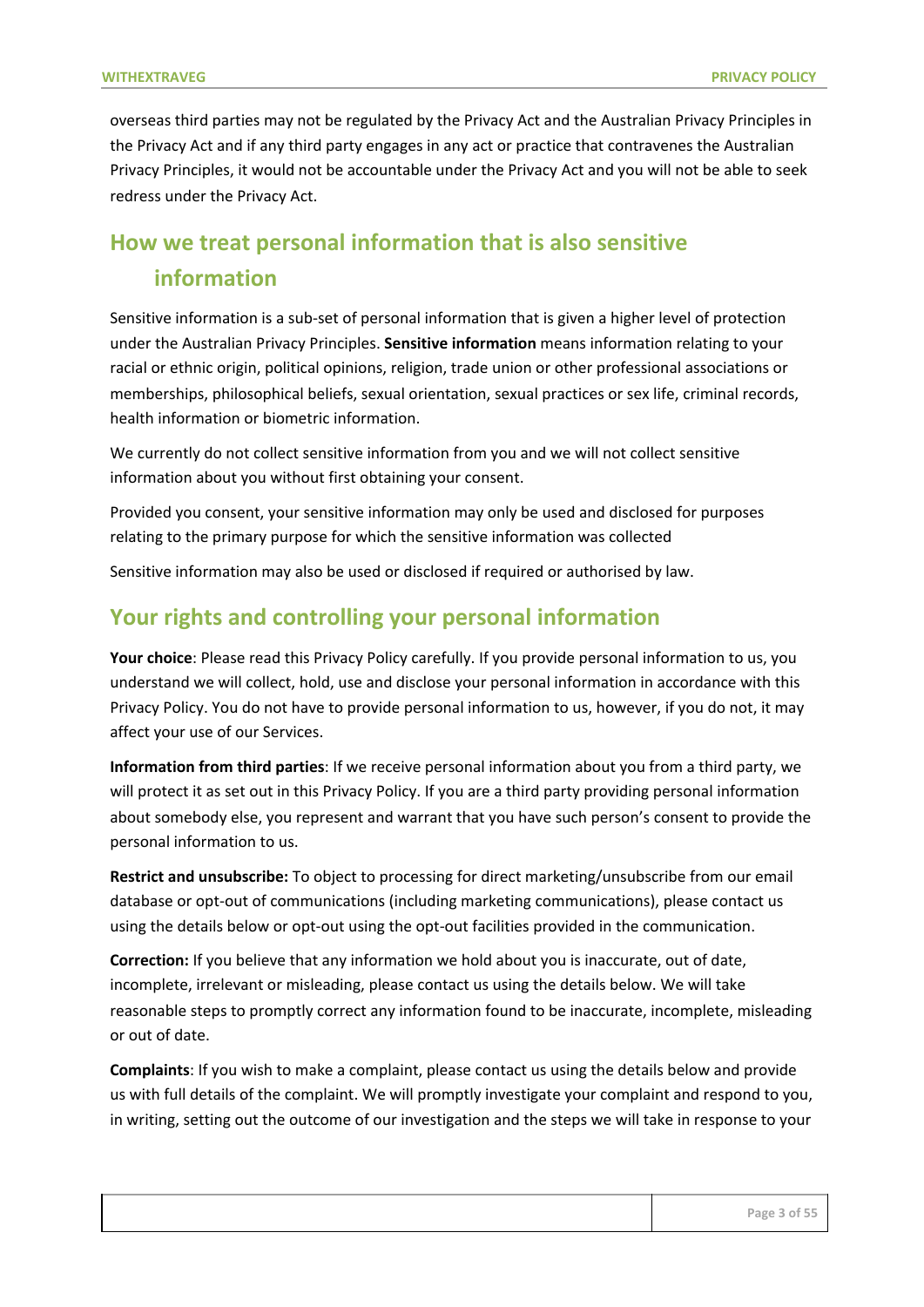complaint. You also have the right to contact the relevant authority in the country in which you are based.

#### **Storage and security**

We are committed to ensuring that the personal information we collect is secure. In order to prevent unauthorised access or disclosure, we have put in place suitable physical, electronic and managerial procedures, to safeguard and secure personal information and protect it from misuse, interference, loss and unauthorised access, modification and disclosure.

We cannot guarantee the security of any information that is transmitted to or by us over the Internet. The transmission and exchange of information is carried out at your own risk. Although we take measures to safeguard against unauthorised disclosures of information, we cannot assure you that the personal information we collect will not be disclosed in a manner that is inconsistent with this Privacy Policy.

#### **Cookies and web beacons**

We may use cookies on our online Services from time to time. Cookies are text files placed in your computer's browser to store your preferences. Cookies, by themselves, do not tell us your email address or other personally identifiable information. However, they do allow third parties, such as Google and Facebook, to cause our advertisements to appear on your social media and online media feeds as part of our retargeting campaigns. If and when you choose to provide our online Services with personal information, this information may be linked to the data stored in the cookie.

 You can block cookies by activating the setting on your browser that allows you to refuse the setting of all or some cookies. However, if you use your browser settings to block all cookies (including essential cookies) you may not be able to access all or parts of our online Services.

We may use web beacons on our online Services from time to time. Web beacons (also known as Clear GIFs) are small pieces of code placed on a web page to monitor the visitor's behaviour and collect data about the visitor's viewing of a web page. For example, web beacons can be used to count the users who visit a web page or to deliver a cookie to the browser of a visitor viewing that page.

We may use Google Analytics to collect and process data. To find out how Google uses data when you use third party websites or applications, please see www.google.com/policies/privacy/partners/ or any other URL Google may use from time to time.

#### **Links to other websites**

Our Services may contain links to other websites. We do not have any control over those websites and we are not responsible for the protection and privacy of any personal information which you provide whilst visiting those websites. Those websites are not governed by this Privacy Policy.